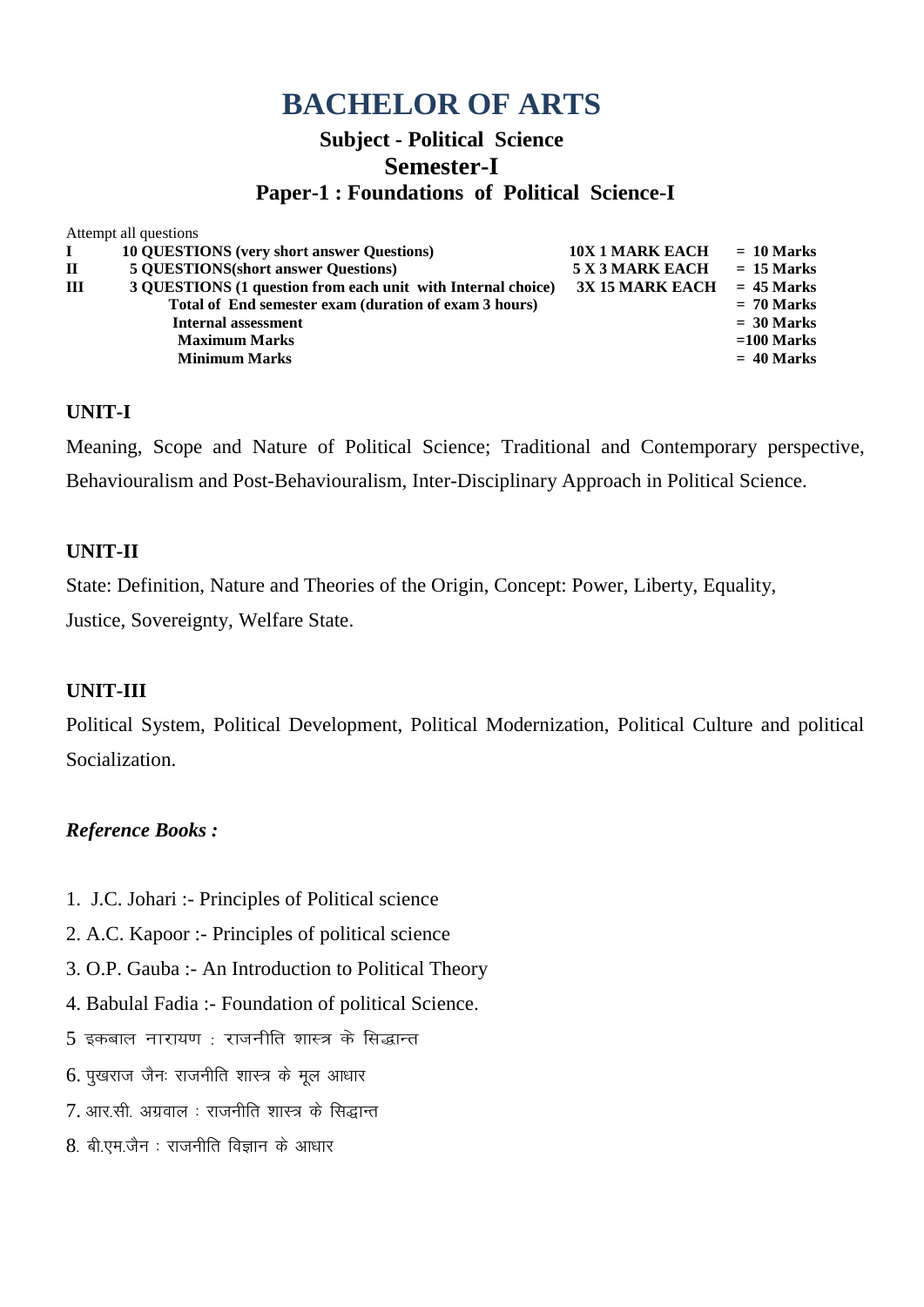# **Subject - Political Science Semester-I**

## **Paper- II :Representative Indian Political Thought-I**

|              | Atturned an questions                                        |                        |              |
|--------------|--------------------------------------------------------------|------------------------|--------------|
|              | <b>10 QUESTIONS (very short answer Questions)</b>            | <b>10X 1 MARK EACH</b> | $= 10$ Marks |
| $\mathbf{H}$ | <b>5 QUESTIONS</b> (short answer Questions)                  | 5 X 3 MARK EACH        | $= 15$ Marks |
| $\mathbf{I}$ | 3 QUESTIONS (1 question from each unit with Internal choice) | <b>3X 15 MARK EACH</b> | $= 45$ Marks |
|              | Total of End semester exam (duration of exam 3 hours)        |                        | $= 70$ Marks |
|              | <b>Internal assessment</b>                                   |                        | $= 30$ Marks |
|              | <b>Maximum Marks</b>                                         |                        | $=100$ Marks |
|              | <b>Minimum Marks</b>                                         |                        | $= 40$ Marks |
|              |                                                              |                        |              |

### **UNIT-I**

Manu, Kautilya

Attempt all questions

### **UNIT-II**

Shukra, Raja Ram Mohan Roy

### **UNIT-III**

Swami Dayanand Saraswati, Vivekanand

- 1. K.P. Jayaswal: Hindu polity.
- 2. V.P. Verma: Adunik Bharatiya Rajnitik avam samajik chintan.
- 3. O.P. Gauba- Indian Political Thinkers
- 4. Vishnoo Bhagvana : Indian political Thinkers.
- 5. J.P. Suda : Main currents of Indian Political Thought.
- $6.$  मधुकर श्याम चतुर्वेदी : प्रमुख भारतीय राजनीतिक विचारक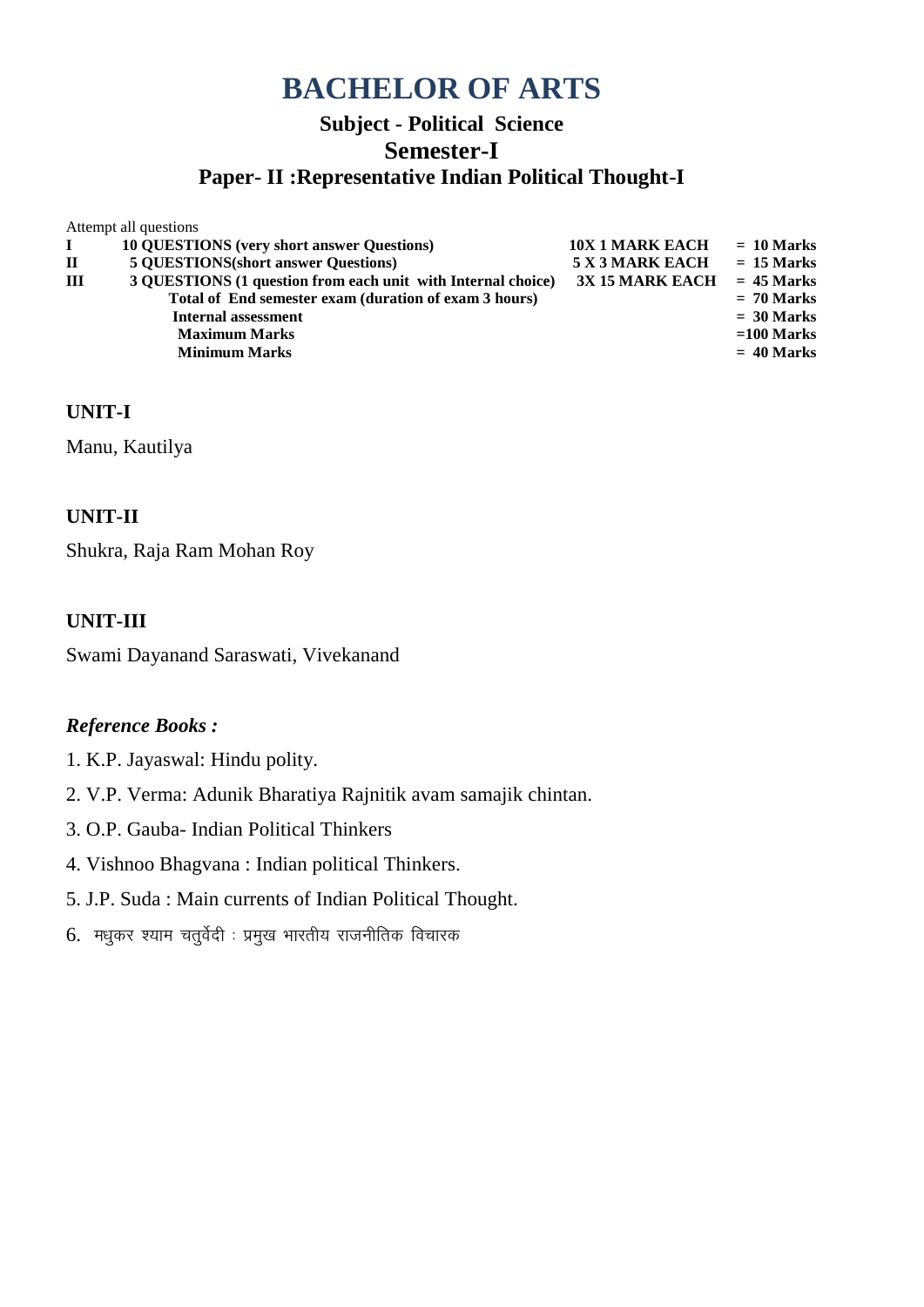## **Subject - Political Science Semester-II Paper-I : Foundations of Political Science-II**

|              | Attempt all questions                                        |                        |              |
|--------------|--------------------------------------------------------------|------------------------|--------------|
|              | <b>10 QUESTIONS (very short answer Questions)</b>            | <b>10X 1 MARK EACH</b> | $= 10$ Marks |
| $\mathbf{I}$ | <b>5 QUESTIONS(short answer Questions)</b>                   | 5 X 3 MARK EACH        | $= 15$ Marks |
| Ш            | 3 QUESTIONS (1 question from each unit with Internal choice) | 3X 15 MARK EACH        | $= 45$ Marks |
|              | Total of End semester exam (duration of exam 3 hours)        |                        | $= 70$ Marks |
|              | Internal assessment                                          |                        | $= 30$ Marks |
|              | <b>Maximum Marks</b>                                         |                        | $=100$ Marks |
|              | <b>Minimum Marks</b>                                         |                        | $= 40$ Marks |
|              |                                                              |                        |              |

#### **UNIT-I**

Democracy and Dictatorship, Political Parties, Pressure Groups, Public Opinion, Electoral System, Theories of Representation.

### **UNIT-II**

Rule of Law and Constitutionalism, Organs Of Government and their Functions ( With Reference to Recent Trends

#### **UNIT-III**

Political Ideologies: Liberalism, Marxism, Democratic Socialism and Anarchism.

- 1. J.C. Johari :- Principles of Political science .
- 2. A.C. Kapoor :- Principles of Political science.
- 3. O.P. Gauba :- An Introduction to Political Theory.
- 4. Babulal Fadia :- Foundation of political Science.
- $5.$  इकबाल नारायण : राजनीति शास्त्र के सिद्धान्त
- $6.$  पुखराज जैनः राजनीति शास्त्र के मूल आधार
- $7.$  आर.सी. अग्रवाल : राजनीति शास्त्र के सिद्धान्त
- 8. वी.एम.जैन : राजनीति विज्ञान के आधार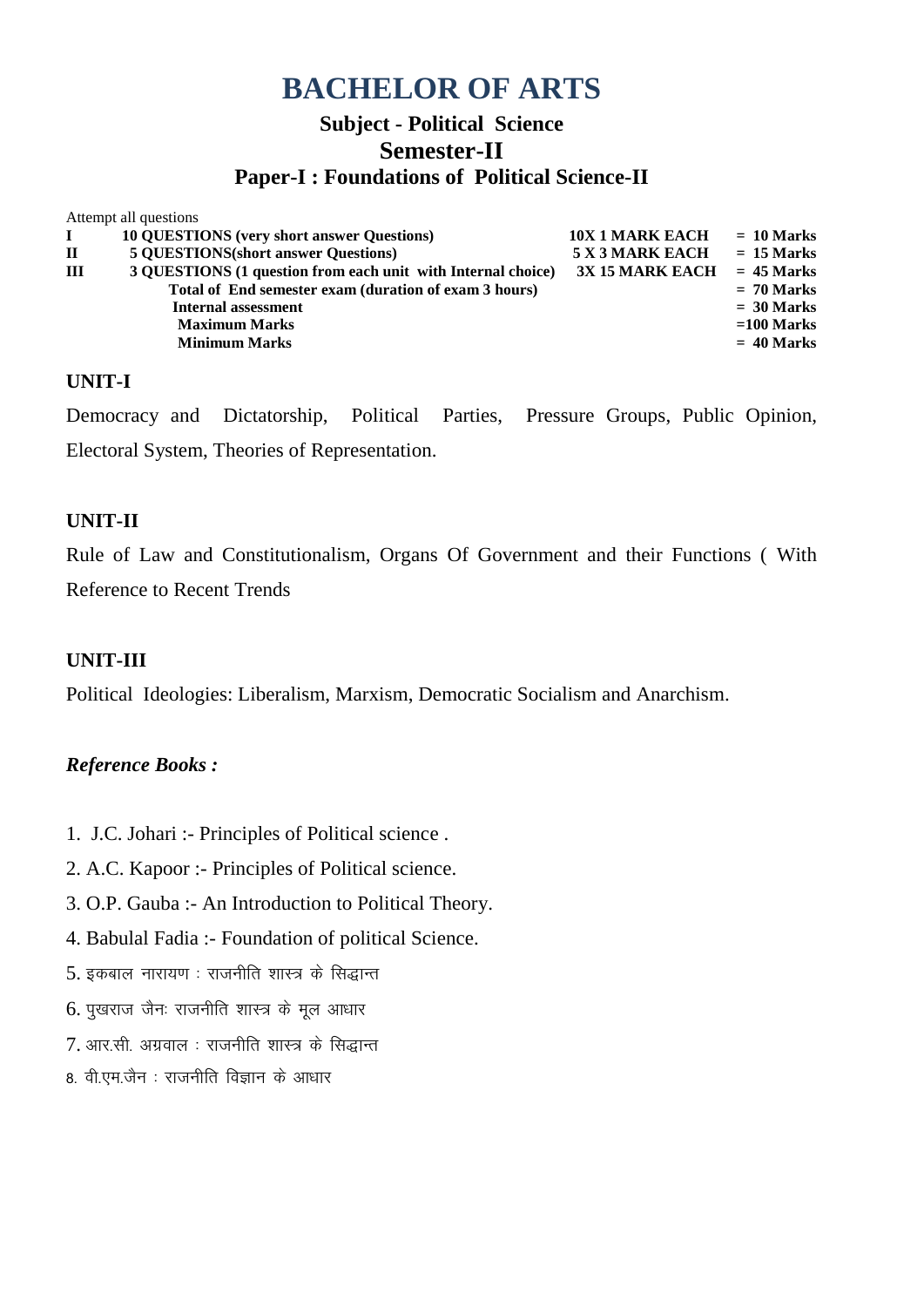# **Subject - Political Science Semester-II**

### **Paper-II : Representative Indian Political Thought-II**

| <b>10 QUESTIONS (very short answer Questions)</b>            | <b>10X 1 MARK EACH</b> | $= 10$ Marks |
|--------------------------------------------------------------|------------------------|--------------|
| <b>5 QUESTIONS</b> (short answer Questions)                  | 5 X 3 MARK EACH        | $= 15$ Marks |
| 3 QUESTIONS (1 question from each unit with Internal choice) | <b>3X 15 MARK EACH</b> | $= 45$ Marks |
| Total of End semester exam (duration of exam 3 hours)        |                        | $= 70$ Marks |
| <b>Internal assessment</b>                                   |                        | $= 30$ Marks |
| <b>Maximum Marks</b>                                         |                        | $=100$ Marks |
| <b>Minimum Marks</b>                                         |                        | $= 40$ Marks |
|                                                              | Attempt all questions  |              |

#### **UNIT-I**

Gopal Krishan Gokhale, Bal Gangadhar Tilak

### **UNIT-II**

Aurobind Ghosh, Mohan Das Karam Chand Gandhi, Jawahar Lal Nehru

#### **UNIT-III**

Bhim Rao Ambedkar, M.N.Roy, J.P.Narayan

- 1. K.P. Jayaswal: Hindu polity.
- 2. V.P. Verma: Adunik Bharatiya Rajnitik avam samajik chintan.
- 3. O.P. Gauba- Indian Political Thinkers
- 4. Vishnoo Bhagvana : Indian political Thinkers.
- 5. J.P. Suda : Main currents of Indian Political Thought.
- $6.$  मधुकर श्याम चतुर्वेदी : प्रमुख भारतीय राजनीतिक विचारक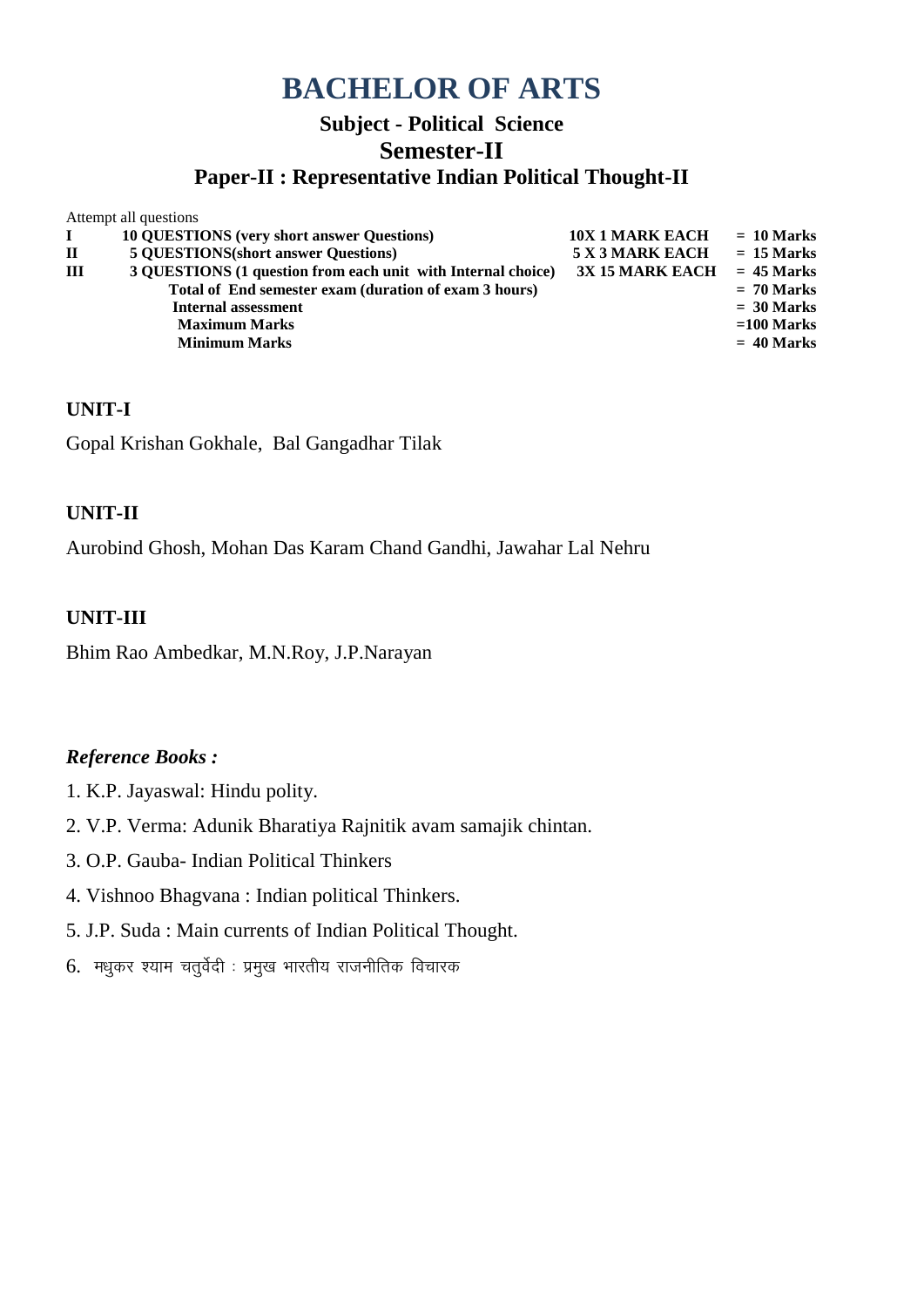## **Subject - Political Science Semester-III PAPER-I : SELECTED POLITICAL SYSTEM-I**

|       | Attempt all questions                                        |                        |              |
|-------|--------------------------------------------------------------|------------------------|--------------|
| L     | <b>10 QUESTIONS</b> (very short answer Questions)            | <b>10X 1 MARK EACH</b> | $= 10$ Marks |
| $\Pi$ | <b>5 QUESTIONS</b> (short answer Questions)                  | 5 X 3 MARK EACH        | $= 15$ Marks |
| Ш     | 3 QUESTIONS (1 question from each unit with Internal choice) | 3X 15 MARK EACH        | $= 45$ Marks |
|       | Total of End semester exam (duration of exam 3 hours)        |                        | $= 70$ Marks |
|       | Internal assessment                                          |                        | $= 30$ Marks |
|       | <b>Maximum Marks</b>                                         |                        | $=100$ Marks |
|       | <b>Minimum Marks</b>                                         |                        | $= 40$ Marks |
|       |                                                              |                        |              |

**Student will be expected to study the salient aspects of the political system of the following countries with an analytical and comparative perspective.**

#### **UNIT-I**

Constitution: Meaning & Types, Constitution of U.K.

### **UNIT-II**

Constitution of U.S.A.

#### **UNIT-III**

Constitution of JAPAN & FARNCE.

- 1. A. C. Kapoor: Major Constitution
- 2. Iqbal Narayan:Vishwa ke Pramukh Samvidhan
- 3. Ogg &zink:Modern foreign governments
- 4. P.K.Chadda:Viswa ke Pramukh Samvidhan
- 5. P.D.Sharma:Samvidhano ki duniya
- $6.$  बाबूलाल फडिया : विश्व के प्रमुख संविधान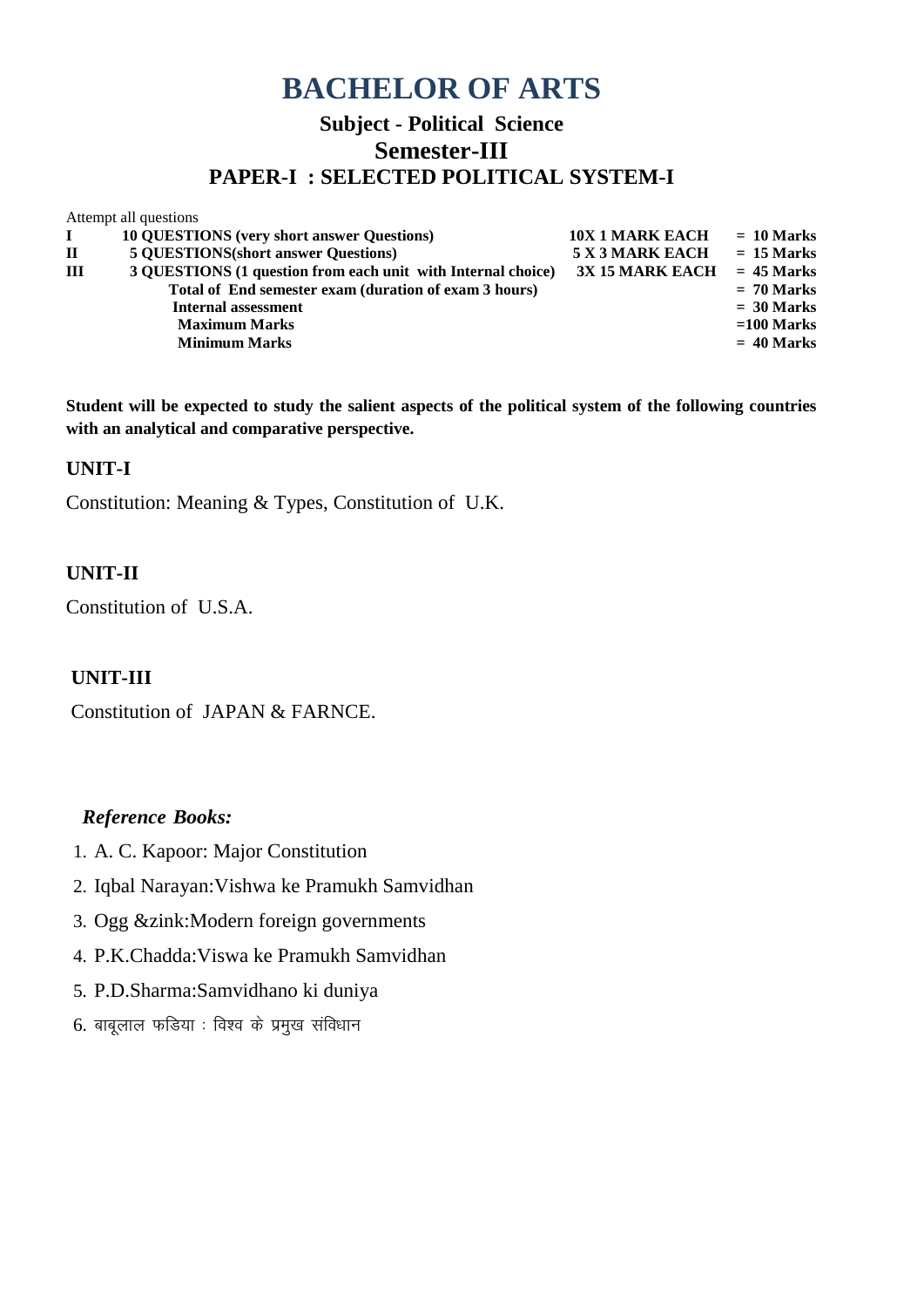## **Subject - Political Science Semester-III PAPER-II : INDIAN POLITICAL SYSTEM-I**

|              | Attempt all questions                                        |                        |              |
|--------------|--------------------------------------------------------------|------------------------|--------------|
|              | <b>10 QUESTIONS (very short answer Questions)</b>            | <b>10X 1 MARK EACH</b> | $= 10$ Marks |
| $\mathbf{I}$ | <b>5 QUESTIONS</b> (short answer Questions)                  | 5 X 3 MARK EACH        | $= 15$ Marks |
| Ш            | 3 QUESTIONS (1 question from each unit with Internal choice) | <b>3X 15 MARK EACH</b> | $= 45$ Marks |
|              | Total of End semester exam (duration of exam 3 hours)        |                        | $= 70$ Marks |
|              | Internal assessment                                          |                        | $= 30$ Marks |
|              | <b>Maximum Marks</b>                                         |                        | $=100$ Marks |
|              | <b>Minimum Marks</b>                                         |                        | $= 40$ Marks |
|              |                                                              |                        |              |

### **UNIT-I**

National Movement in India, Rise of Nationalism in India: Foundation of the Indian National Congress, Moderates and Extremists, Gandhi & National Movement.

### **UNIT-II**

Constitutional Development in India: Government of India Act 1919(with special reference to Dyarchy) & Government of India Act 1935 (with special reference to Provincial Autonomy) The Constituent Assembly; origin, organization & functioning.

#### **UNIT-III**

The main characteristics of the Indian Constitution, The ideological Elements: Preamble, Fundamental Rights, Directive Principles of state, Fundamental duties & The Constitution Amendment process.

- 1. N.D.Palmer:The Indian political system
- 2. Rajni Kothari:Bharat Mein Rajniti
- 3. R.L.Hardgrave :Indian Government and Politics
- 4. B.L.Fadia:Bhartiya Rajya Vyavastha
- 5. M.P Roy :Bhartiya Rajya Vyavastha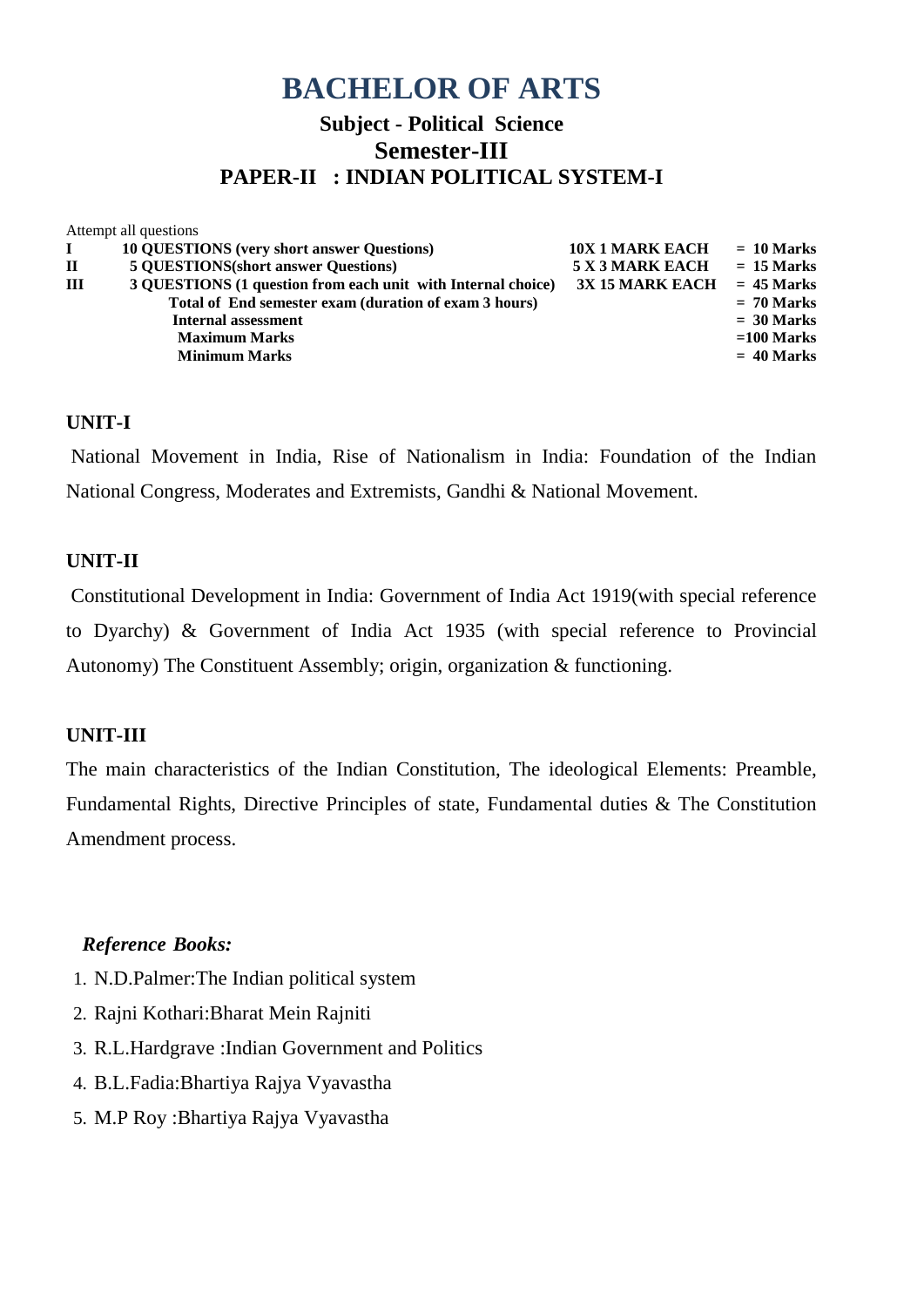## **Subject - Political Science Semester-IV PAPER-I : SELECTED POLITICAL SYSTEM-II**

|   | Attempt all questions                                        |                        |              |
|---|--------------------------------------------------------------|------------------------|--------------|
| L | <b>10 QUESTIONS</b> (very short answer Questions)            | <b>10X 1 MARK EACH</b> | $= 10$ Marks |
| П | <b>5 QUESTIONS</b> (short answer Questions)                  | 5 X 3 MARK EACH        | $= 15$ Marks |
| Ш | 3 QUESTIONS (1 question from each unit with Internal choice) | 3X 15 MARK EACH        | $= 45$ Marks |
|   | Total of End semester exam (duration of exam 3 hours)        |                        | $= 70$ Marks |
|   | <b>Internal assessment</b>                                   |                        | $= 30$ Marks |
|   | <b>Maximum Marks</b>                                         |                        | $=100$ Marks |
|   | <b>Minimum Marks</b>                                         |                        | $= 40$ Marks |
|   |                                                              |                        |              |

**Student will be expected to study the salient aspects of the political system of the following countries with an analytical and comparative perspective.**

#### **UNIT-I**

Constitution of Republic of China

#### **UNIT-II**

Constitution of Switzerland

### **UNIT-III**

Constitution of Sri Lanka & Bangladesh.

- 1. A. C. Kapoor: Major Constitution
- 2. Iqbal Narayan:Vishwa ke Pramukh Samvidhan
- 3. Ogg &zink:Modern foreign governments
- 4. P.K.Chadda:Viswa ke Pramukh Samvidhan
- 5. P.D.Sharma:Samvidhano ki duniya
- $6.$  बाबूलाल फडिया : विश्व के प्रमुख संविधान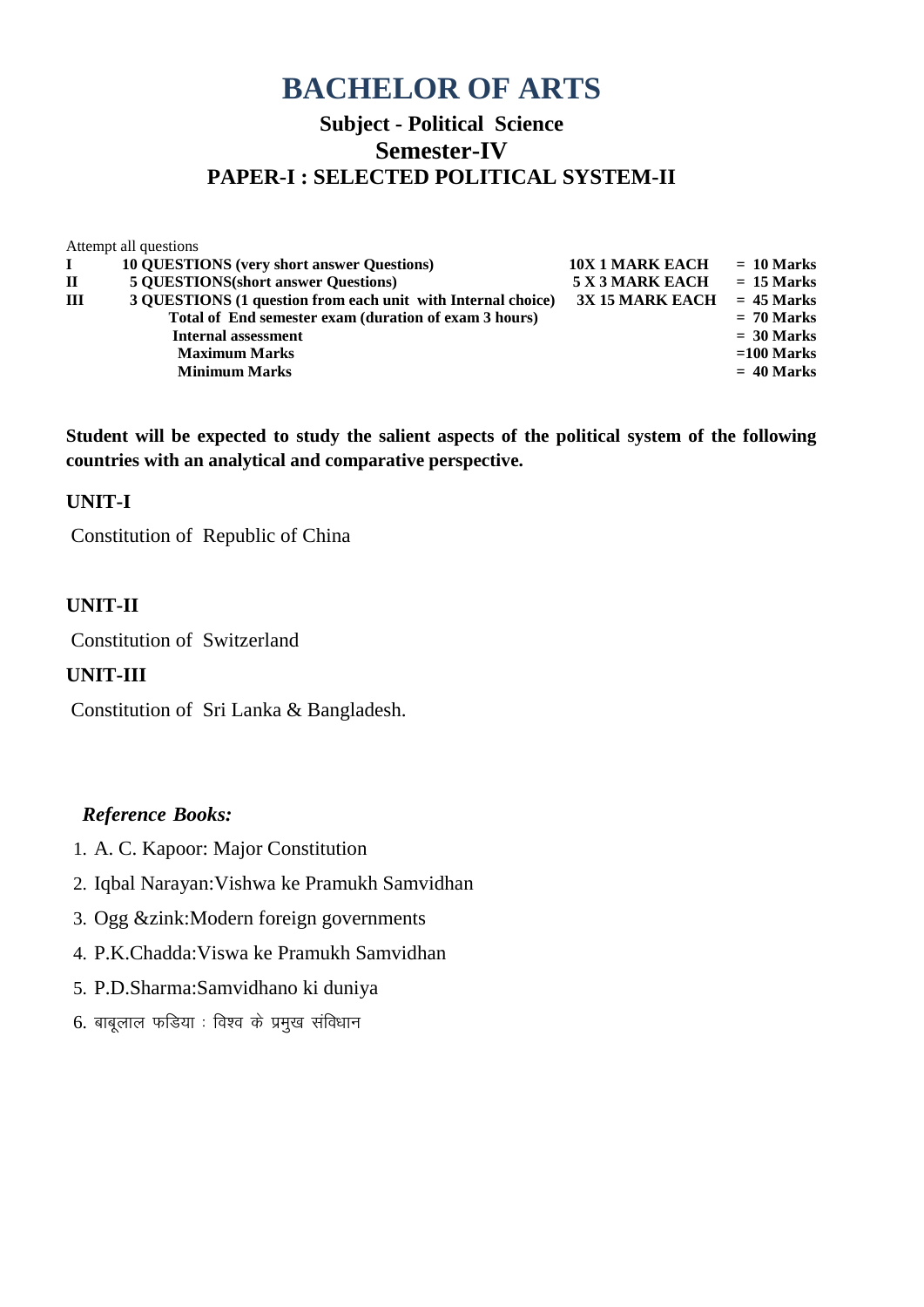## **Subject - Political Science Semester-IV PAPER-II : INDIAN POLITICAL SYSTEM -II**

| Attempt all questions                                        |                        |              |
|--------------------------------------------------------------|------------------------|--------------|
| <b>10 QUESTIONS (very short answer Questions)</b>            | <b>10X 1 MARK EACH</b> | $= 10$ Marks |
| <b>5 QUESTIONS</b> (short answer Questions)                  | 5 X 3 MARK EACH        | $= 15$ Marks |
| 3 QUESTIONS (1 question from each unit with Internal choice) | <b>3X 15 MARK EACH</b> | $= 45$ Marks |
| Total of End semester exam (duration of exam 3 hours)        |                        | $= 70$ Marks |
| <b>Internal assessment</b>                                   |                        | $= 30$ Marks |
| <b>Maximum Marks</b>                                         |                        | $=100$ Marks |
| <b>Minimum Marks</b>                                         |                        | $= 40$ Marks |
|                                                              |                        |              |

#### **UNIT-I**

Union Executive; President, Prime Minister & Council of Ministers. Union Parliament, Supreme Court & Judicial Review.

#### **UNIT-II**

The Federal System; Nature & Pattern, Center-State Relations, Areas of Tension & Demand for Autonomy, Working of Parliamentary system in India, Party system, Nature of Secularism in India.

#### **UNIT-III**

Governance of States: Governor –Position & role, the Council of Ministers and Chief Minister. The State Legislature. Major challenges facing the Indian political system –Regionalism, Terrorism & Communalism. Women Empowerment in India

- 1. N.D.Palmer:The Indian political system
- 2. Rajni Kothari:Bharat Mein Rajniti
- 3. R.L.Hardgrave,:Indian Government and Politics
- 4. M.P ROY:Bhartiya Rajya Vyavastha
- $5.$  पखराज जैन: भारतीय राज व्यवस्था
- $6.$  बी. एल. फडिया : भारतीय राज व्यवस्था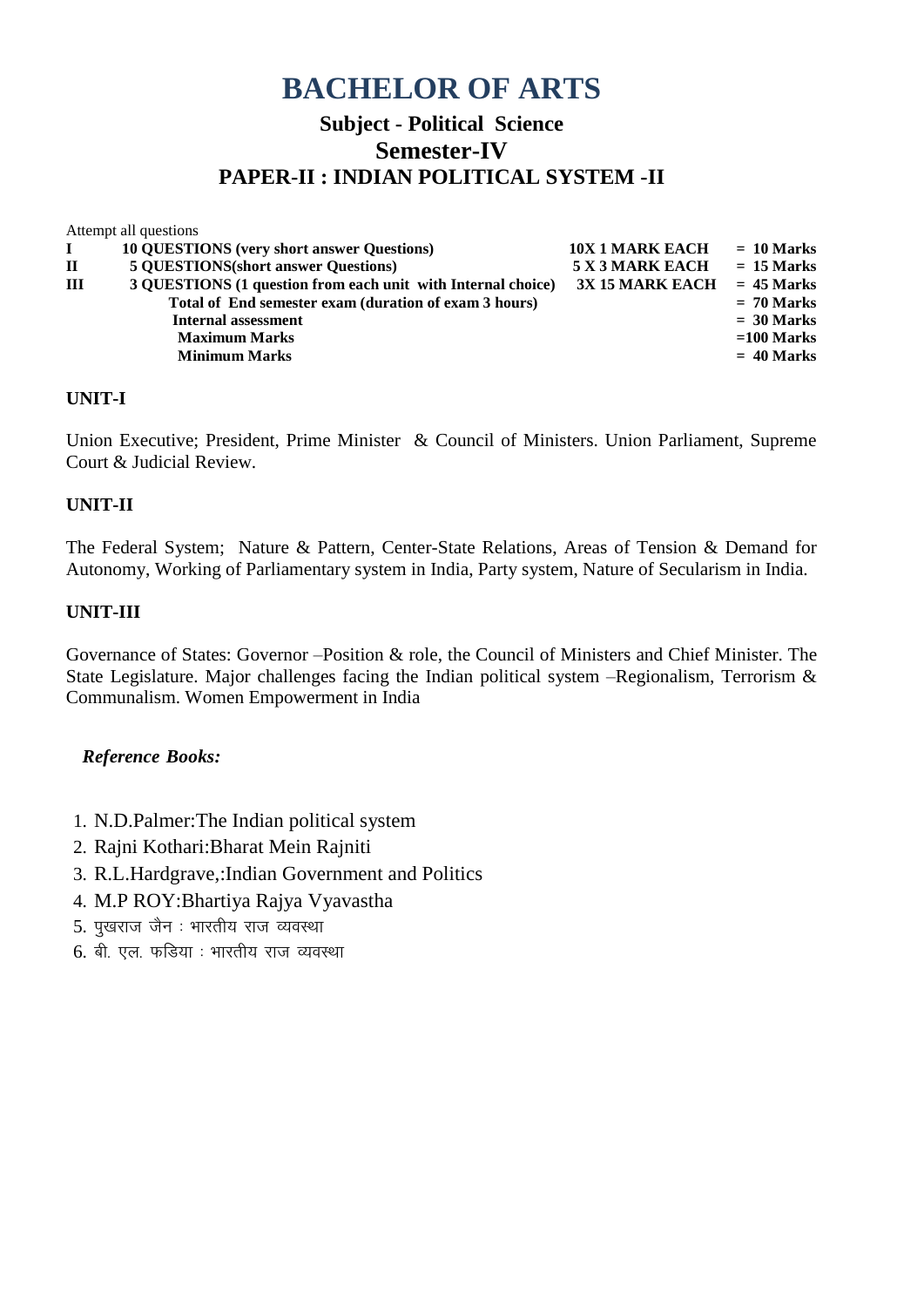## **Subject - Political Science**

### **Semester-V**

#### **PAPER-I : REPRESENTATIVE WESTERN POLITICAL THINKERS-I**

|              | Attempt all questions                                        |                        |              |
|--------------|--------------------------------------------------------------|------------------------|--------------|
|              | <b>10 QUESTIONS</b> (very short answer Questions)            | <b>10X 1 MARK EACH</b> | $= 10$ Marks |
| $\mathbf{I}$ | <b>5 QUESTIONS</b> (short answer Questions)                  | 5 X 3 MARK EACH        | $= 15$ Marks |
| Ш            | 3 QUESTIONS (1 question from each unit with Internal choice) | <b>3X 15 MARK EACH</b> | $= 45$ Marks |
|              | Total of End semester exam (duration of exam 3 hours)        |                        | $= 70$ Marks |
|              | Internal assessment                                          |                        | $= 30$ Marks |
|              | <b>Maximum Marks</b>                                         |                        | $=100$ Marks |
|              | <b>Minimum Marks</b>                                         |                        | $= 40$ Marks |
|              |                                                              |                        |              |

#### **UNIT-I**

Plato & Aristotle.

#### **UNIT-II**

St. Augustine, Aquinas & Machiavelli.

#### **UNIT-III**

Hobbes, Locke & Rousseau.

- 1. G.H.Sabine: History of Political Thought
- 2. C.L.Wayper: Political Thought
- 3. W.A.Dunning:History of Political Theory
- $4.$  पुखराज जैन : प्रतिनिधि प्रमुख राजनीतिक विचारक
- 5. पी.डी. शर्मा : पाश्चात्य राजनीतिक विचारक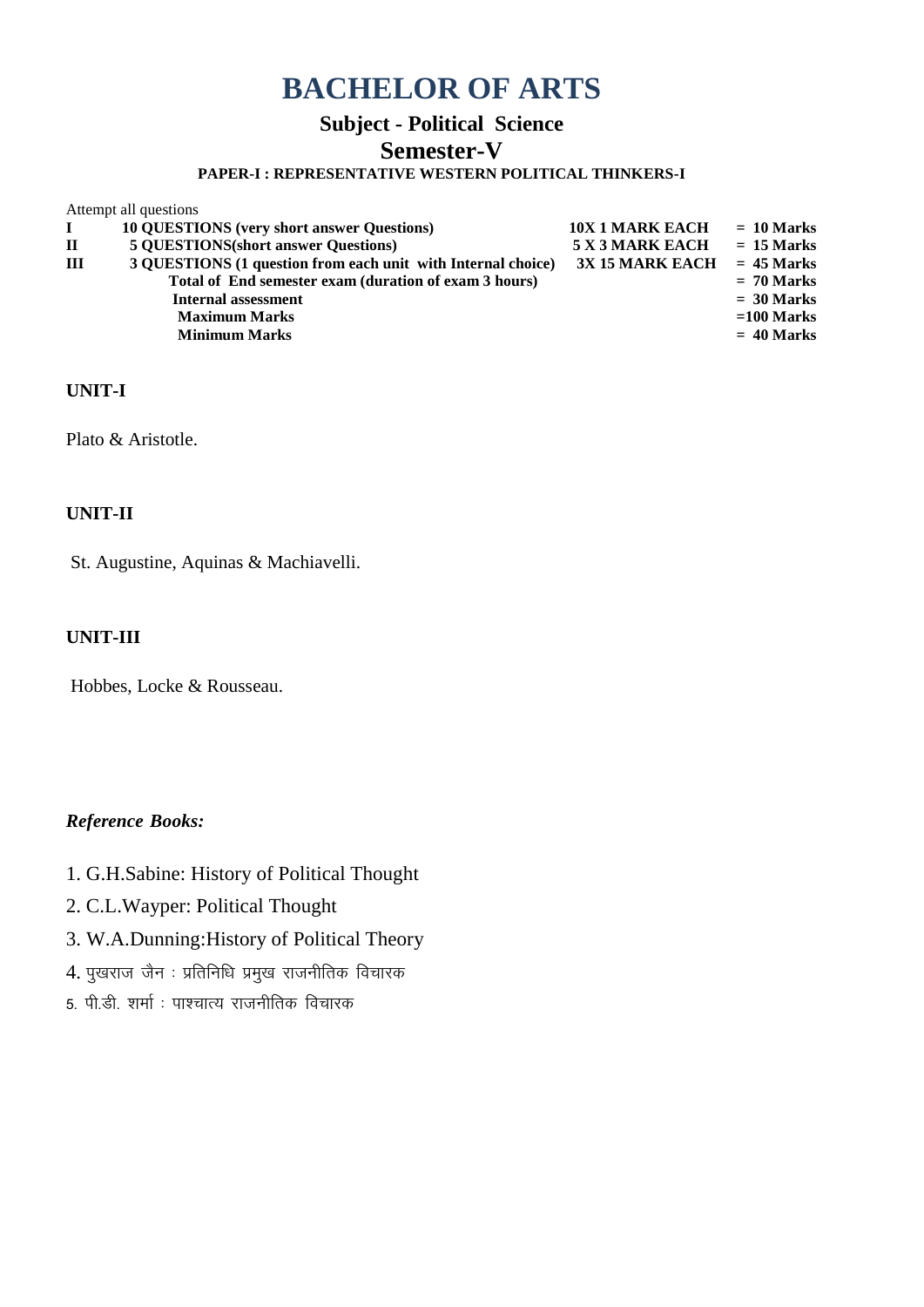### **Subject - Political Science Semester-V PAPER-II : INTERNATIONAL RELATIONS SINCE WORLD WAR-II-I**

Attempt all questions

|             | <b>10 QUESTIONS</b> (very short answer Questions)            | <b>10X 1 MARK EACH</b> | $= 10$ Marks |
|-------------|--------------------------------------------------------------|------------------------|--------------|
| $\mathbf H$ | <b>5 QUESTIONS(short answer Questions)</b>                   | 5 X 3 MARK EACH        | $= 15$ Marks |
| III         | 3 QUESTIONS (1 question from each unit with Internal choice) | 3X 15 MARK EACH        | $= 45$ Marks |
|             | Total of End semester exam (duration of exam 3 hours)        |                        | $= 70$ Marks |
|             | Internal assessment                                          |                        | $= 30$ Marks |
|             | <b>Maximum Marks</b>                                         |                        | $=100$ Marks |
|             | <b>Minimum Marks</b>                                         |                        | $= 40$ Marks |
|             |                                                              |                        |              |

#### **UNIT-I**

Post war International Developments: Cold War, Decolonization and Emergence of Third World, Non-Aligned Movement and its Relevance.

#### **UNIT-II**

U.N.O: Organization, Working and Role, U.S.A & Third World, Collapse of Communist Block & its impact on world politics.

#### **UNIT-III**

Foreign Policies of U.S.A. & India.

- 1. U.R.Ghai:International Relations & Politics
- 2. Mahendra Kumar:Antarrashtriya Rajniti Ke Sedhantik Paksh
- 3. B.M.Jain:International Relations
- 4. बाबूलाल फडिया : अन्तर्राष्ट्रीय संबंध
- 5. मथुरा लाल शर्मा : अन्तर्राष्ट्रीय संबंध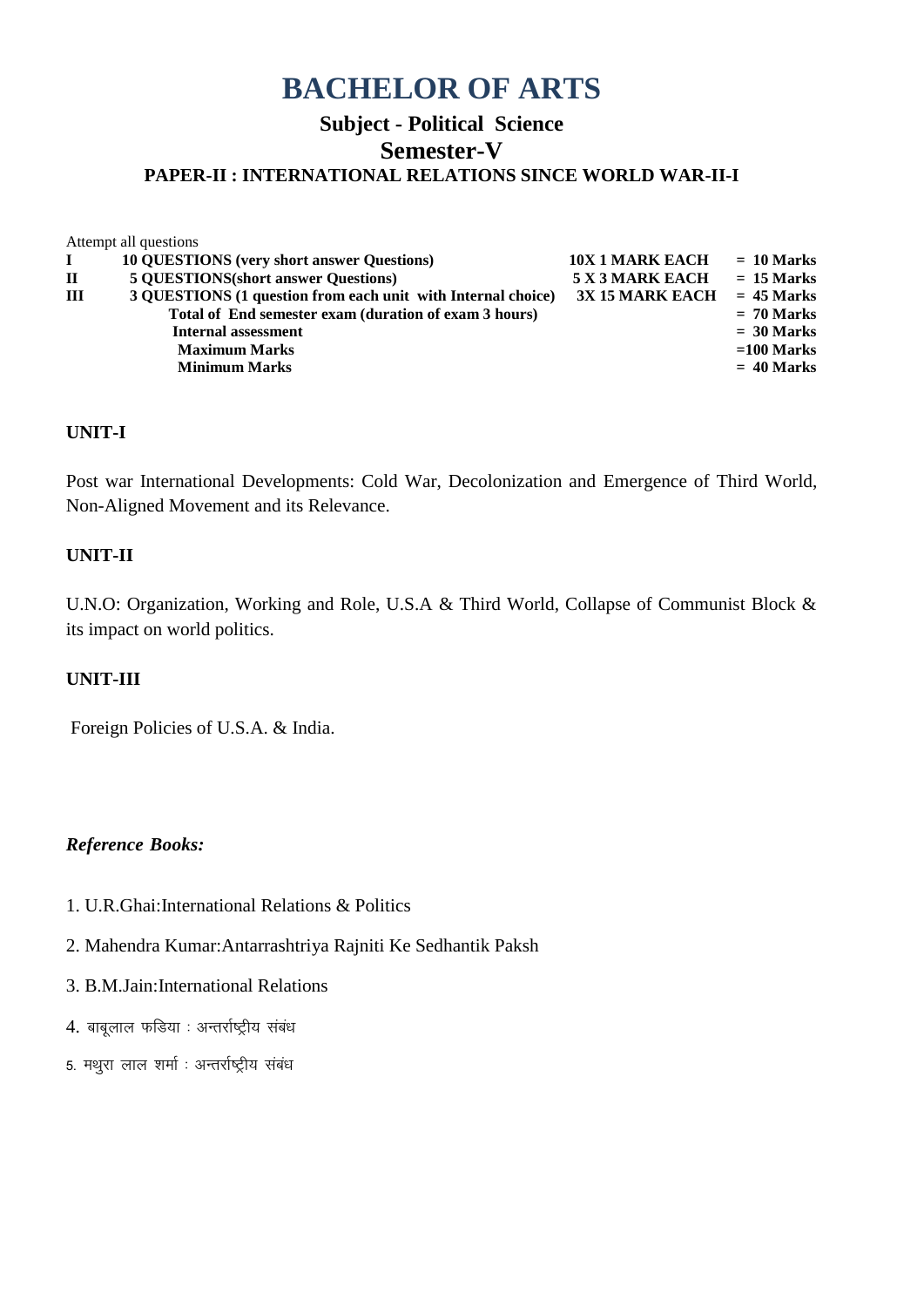### **Subject - Political Science Semester-VI PAPER-I : REPRESENTATIVE WESTERN POLITICAL THINKERS-II**

Attempt all questions **I** 10 QUESTIONS (very short answer Questions) 10X 1 MARK EACH = 10 Marks **II 5 QUESTIONS(short answer Questions) 5 X 3 MARK EACH = 15 Marks III 3 QUESTIONS (1 question from each unit with Internal choice) 3X 15 MARK EACH = 45 Marks Total of End semester exam (duration of exam 3 hours) = 70 Marks Internal assessment**  $= 30$  Marks<br>Maximum Marks  $= 100$  Marks **Maximum Marks**  $=100$  Marks  $=40$  Marks  $=40$  Marks  $=40$  Marks **Minimum Marks = 40 Marks**

#### **UNIT-I**

Bentham & J.S.Mill.

#### **UNIT-II**

Hegel, T.H.Green.

#### **UNIT-III**

Karl Marx, John Rawls & Robert Nozick.

- 1. G.H.Sabine: History of Political Thought
- 2. C.L.Wayper: Political Thought
- 3. W.A.Dunning:History of Political Theory
- $4.$  पुखराज जैन : प्रतिनिधि प्रमुख राजनीतिक विचारक
- 5. पी.डी. शर्मा : पाश्चात्य राजनीतिक विचारक